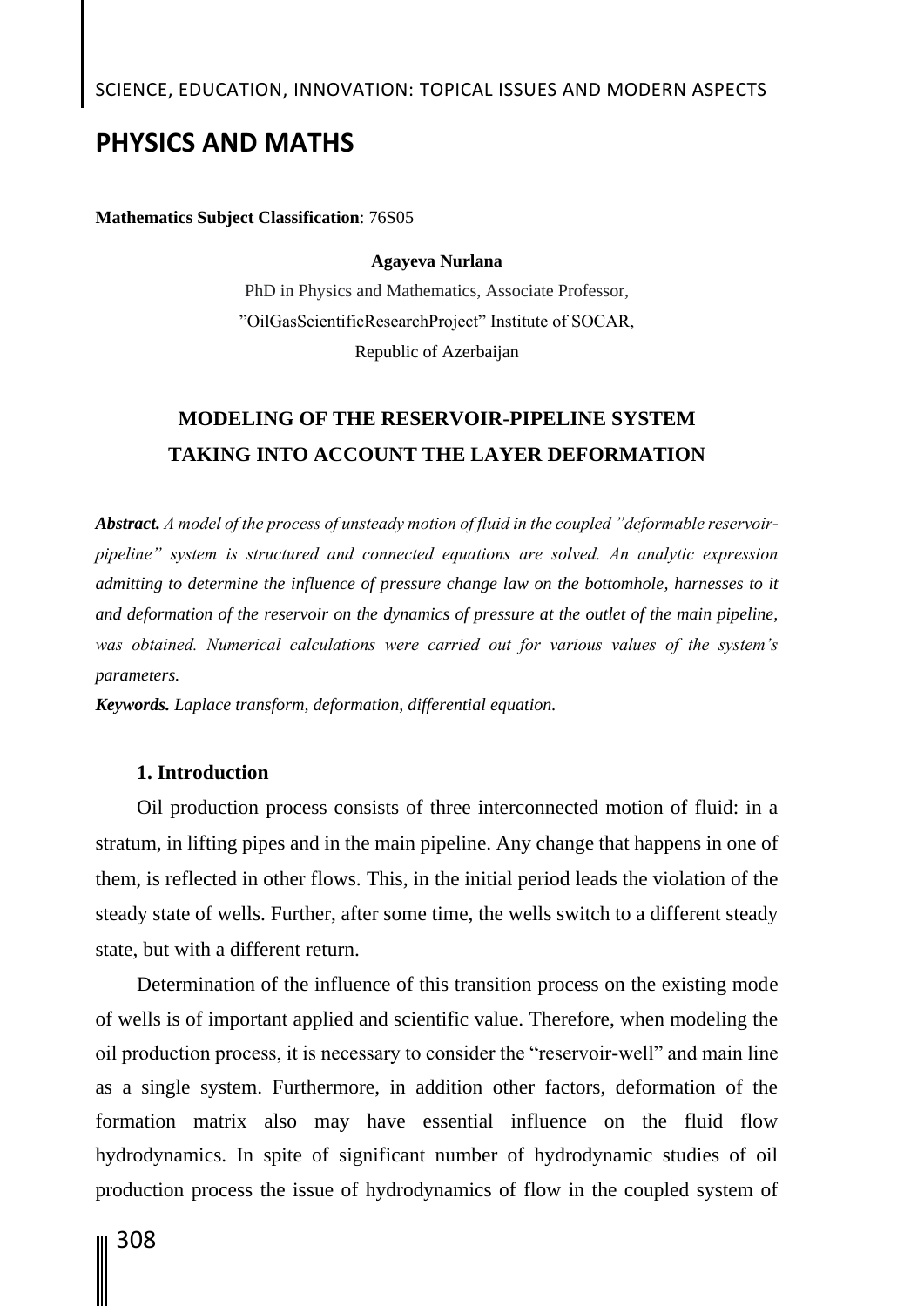"reservoir-pipeline" was not given due attention. Therefore, simulation and study of hydrodynamics process in a "reservoir-pipeline" system allowing for deformation of the formation matrix is of scientific and practical significance.

### **2. Statement and solution of the problem**

Let us consider the process of homogeneous fluid filtration in a uniform annular deformable reservoir. In the first approximation we accept that permeability of reservoir due to its deformation depending on the pressure change linearly [1].

$$
k(P) = k_0 - \frac{k_0 - k_c}{P_k - P_c(0)} (P_k - P)
$$
\n(2.1)

*where k<sup>0</sup> and k<sup>c</sup> are initial permeability on the contour and pore channel wall.*

Within the accepted assumptions, the differential equation of flat-radial filtration of fluid will have the form

$$
\frac{\partial \Delta P}{\partial t} = \frac{1}{r} \frac{\partial}{\partial r} \left[ \chi(P) r \frac{\partial \Delta P}{\partial r} \right],
$$
\n(2.2)

*where*

$$
\Delta P = P - P_k, \quad \chi(P) = \frac{k(P)}{\mu \beta^*}.
$$
 (2.3)

The initial and boundary conditions

$$
\Delta P \big|_{t=0} = \frac{P_k - P_c(0)}{\ln \left( \frac{R_k}{r_c} \right)} \ln \left( \frac{R_k}{r} \right)
$$
\n
$$
r_c \leq r \leq R_k, \tag{2.4}
$$

$$
\Delta P \big|_{r=R_k} = 0, \quad t > 0 \tag{2.5}
$$

$$
\Delta P\big|_{t=r_c} = P_k - P_c(t) \quad , \quad t > 0
$$
\n
$$
\tag{2.6}
$$

### **3. Fluid flow in the tubing**

Now we consider fluid flow in a tubing. Taking the fluid as dropping, compressible, homogeneous, for the equation of its flow in the pipe and continuity equation we have [2]

$$
-\frac{\partial P}{\partial x} = \frac{\partial Q_1}{\partial t} + 2aQ_1,
$$

309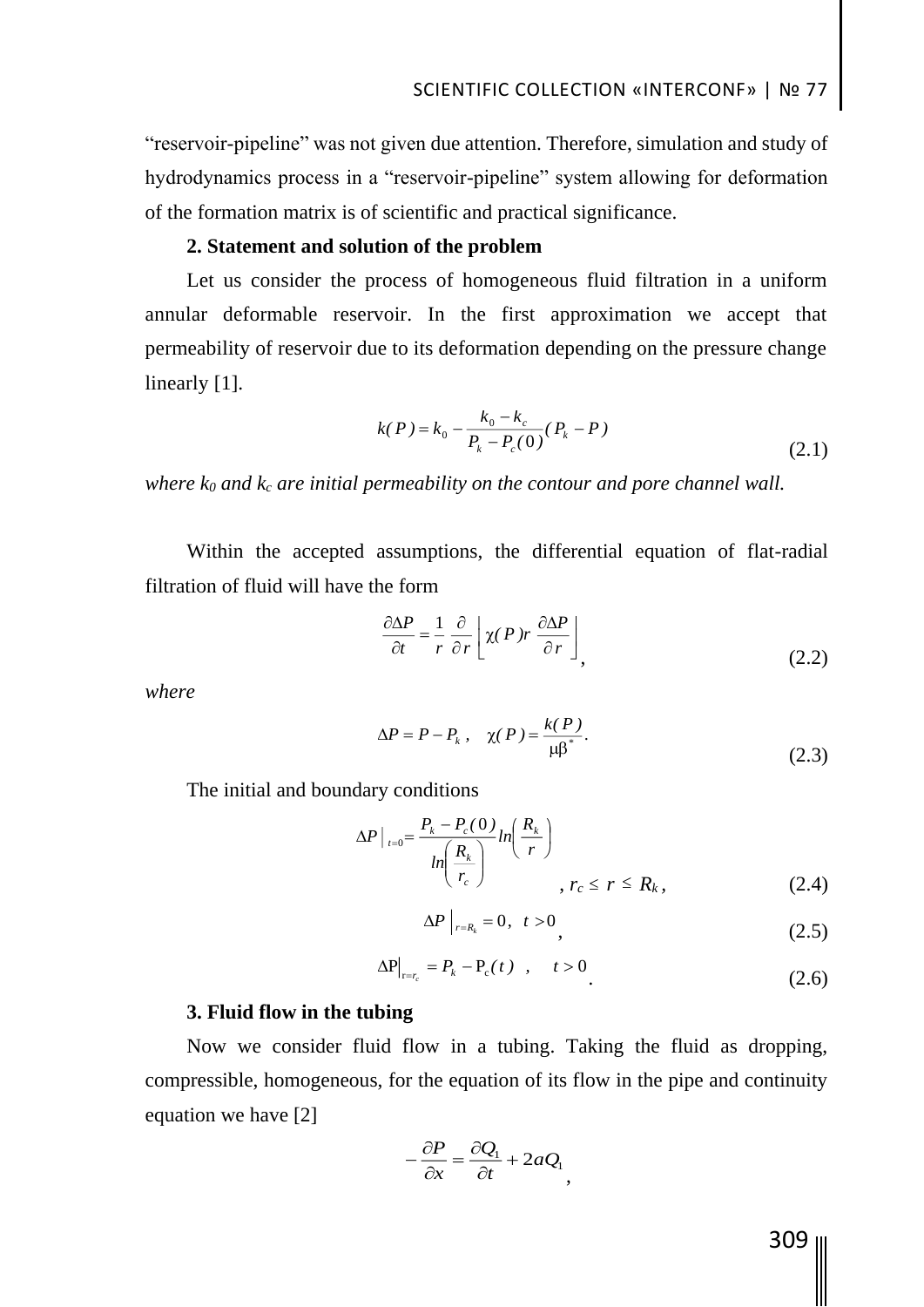SCIENCE, EDUCATION, INNOVATION: TOPICAL ISSUES AND MODERN ASPECTS

$$
-\frac{1}{c^2}\frac{\partial P}{\partial t} = \frac{\partial Q_1}{\partial x},
$$
\n(3.1)

*where*   $\partial \rho$  $=\frac{\partial}{\partial x}$ *P*  $c^{\,2}$ *; c is the sound speed in fluid,*  $\mathcal{Q}_1 = \rho u$  *is the mass flow rate in the unit area of flow section of the pipe is fluid density, u is fluid flow speed averaged along cross section of the pipe, a is a resistance factor.*

Differentiating both hand sides of the first equation with respect to *x*, the second equation with respect to *t* of the expression (3.1) and subtracting them term by term, we get:

$$
\frac{\partial^2 P}{\partial t^2} = c^2 \frac{\partial^2 P}{\partial x^2} - 2a \frac{\partial P}{\partial t}
$$
 (3.2)

The initial and boundary conditions

$$
P(x,0)|_{t=0} = P_c(0) - 2aQ_{10}x, \quad 0 \le x \le l,
$$
\n(3.3)

$$
\left. \frac{\partial P}{\partial t} \right|_{t=0} = 0, \quad 0 \le x \le l \quad , \tag{3.4}
$$

$$
P|_{x=l} = P_y(t) \, , \, t > 0, \tag{3.5}
$$

$$
P|_{x=0} = P_c(t), \quad t > 0. \tag{3.6}
$$

We shall look for the solution of the equation (3.2) allowing for conditions (3.5) and (3.6) in the form:

$$
P = P_c(t) - \frac{P_c(t) - P_y(t)}{l}x + \sum_{i=1}^{n} \varphi_i(t) \sin\left(\frac{i\pi x}{l}\right)
$$
(3.7)

Differentiating formula  $(3.7)$  with respect to *x* and then substituting to the first equation in (3.1), we get

$$
\frac{P_c(t)}{l} - \frac{P_y(t)}{l} + \sum_{i=1}^n \varphi_i(t) \frac{\pi i}{l} \cos\left(\frac{i\pi x}{l}\right) = -\frac{\partial Q_1}{\partial t} - 2aQ_1
$$
\n(3.8)

Applying the Laplace transform, and then convolution and inversion theorems, from equation (3.8) we get

$$
\overline{Q}_1 = \frac{Q_1(0)}{s+2a} + \frac{\overline{P}_c}{l(s+2a)} - \frac{\overline{P}_y}{l(s+2a)} - \sum_{i=1}^n \overline{\varphi}_i \frac{\pi i}{l(s+2a)} cos\left(\frac{i\pi x}{l}\right)
$$
(3.9)

310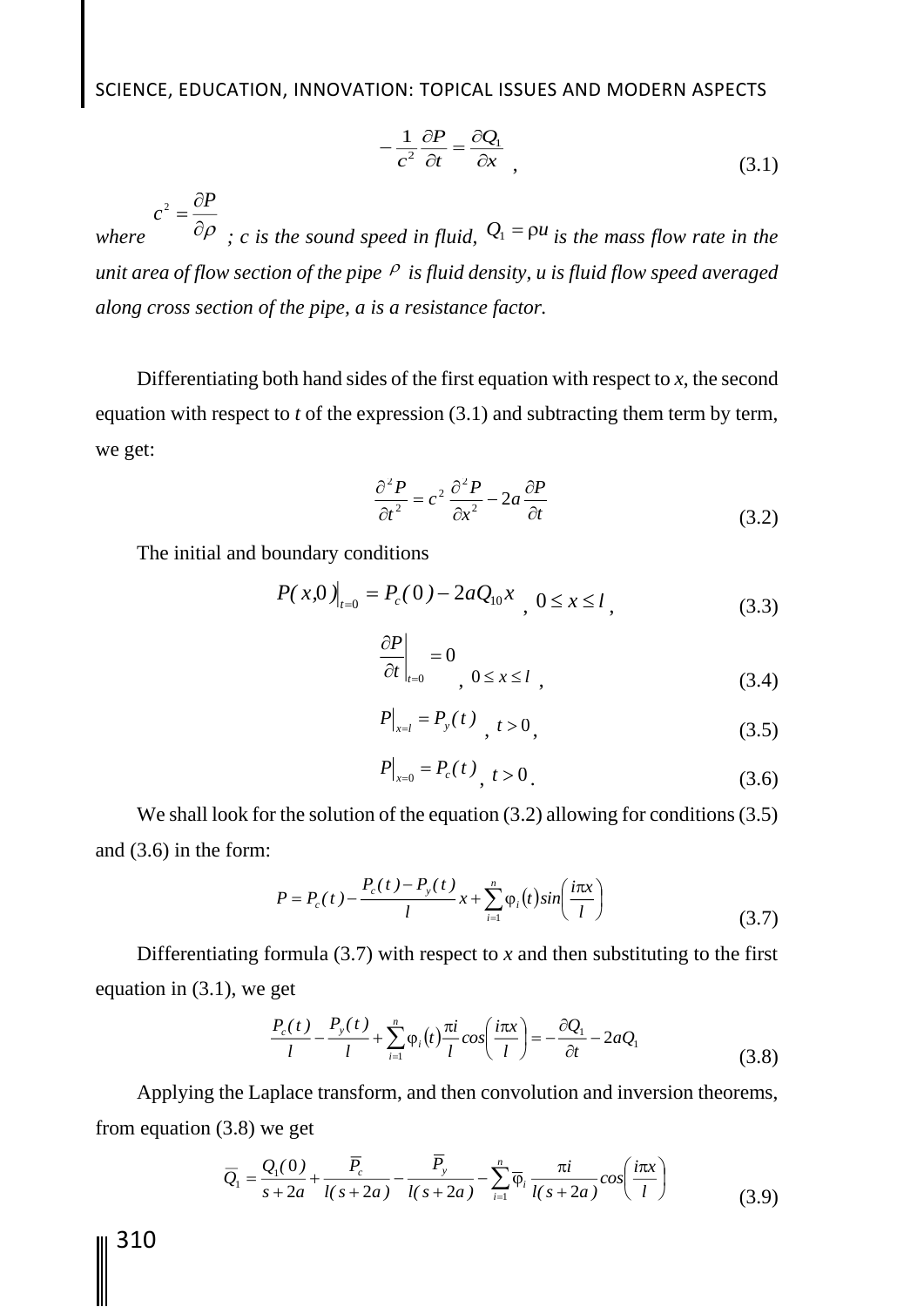### **4. Fluid flow in the main pipeline**

We consider the fluid flow in the main pipeline. We locate the origin of the coordinate axis  $x_I$  at the inlet of the pipeline and direct it in the direction of fluid flow. Assume that at some time moment oil line with flow rate *G* is connected to the main pipeline at the distance  $l_2$  from the origin of the coordinate axis  $x$ .

Then fluid flow in the main pipeline will be of the form [3]

$$
\frac{\partial^2 P}{\partial t^2} = c^2 \frac{\partial^2 P}{\partial x^2} - 2a_3 \frac{\partial P}{\partial t} - \frac{2a_3 c^2 G}{f_1} \delta(x_1 - l_2)
$$
\n(4.1)

Initial and boundary conditions:

$$
\left. \frac{\partial P}{\partial t} \right|_{t=0} = -c^2 \frac{G}{f_1} \delta(x_1 - l_2) \tag{4.2}
$$

$$
P(x,0)|_{t=0} = P_{yc}(0) - 2a_3 Q_{20} x_1
$$
\n(4.3)

$$
P\big|_{x_1=0} = P_{yc}(t) \tag{4.4}
$$

$$
P\big|_{x_1 = l_1} = P_{\text{max}}(t) \tag{4.5}
$$

Having solved problem (4.1) - (4.4), we determine  $P_{wh}$  the pressure dynamics at the wellhead pressure for any form of pressure change at the outlet of the transport pipeline and its connections, as well as the volume of the flowing fluid and the volume of fluid flowing through any pipe cross-section per unit time, taking into account the dynamic connection of the reservoir-well system. Numerical calculations are performed for various practical values of the system parameters  $(fig.1)$ .

**Conclusion**. A model of unsteady fluid movement in the conjugate reservoirpipeline system is built taking into account the deformation of the reservoir rock and connections to it. An analytical expression has been obtained that makes it possible to determine the pressure dynamics at the outlet of the main pipeline at a given law of pressure change at the bottom of the well and deformation of the formation rock skeleton, which is of great practical importance.